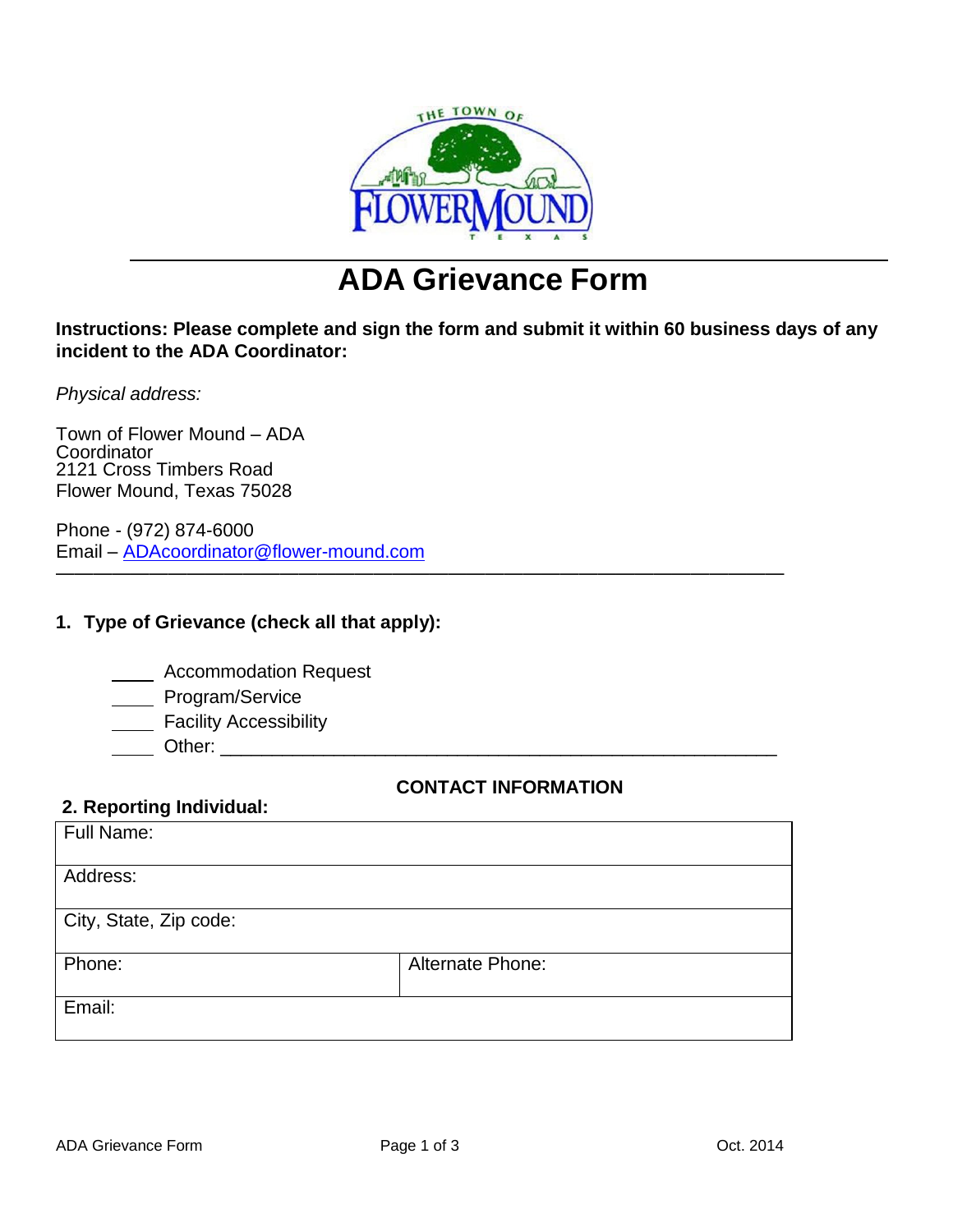#### **3. Authorized Representative of Reporting Individual (if any):**

| Full Name:             |                  |
|------------------------|------------------|
|                        |                  |
| Address:               |                  |
|                        |                  |
|                        |                  |
|                        |                  |
| City, State, Zip code: |                  |
|                        |                  |
|                        |                  |
| Phone:                 | Alternate Phone: |
|                        |                  |
|                        |                  |
|                        |                  |
| Email:                 |                  |
|                        |                  |
|                        |                  |

#### **DETAILS OF COMPLAINT / INCIDENT**

# **4. Date/Time of Incident:**

**5. Department/Facility/Location Involved:**

**6. Describe the incident/complaint with enough detail so the nature of the grievance can be understood. Add additional pages if necessary:**

**7. Have attempts been made to resolve the complaint through a Town Department? If yes, please describe the efforts that have been made.**